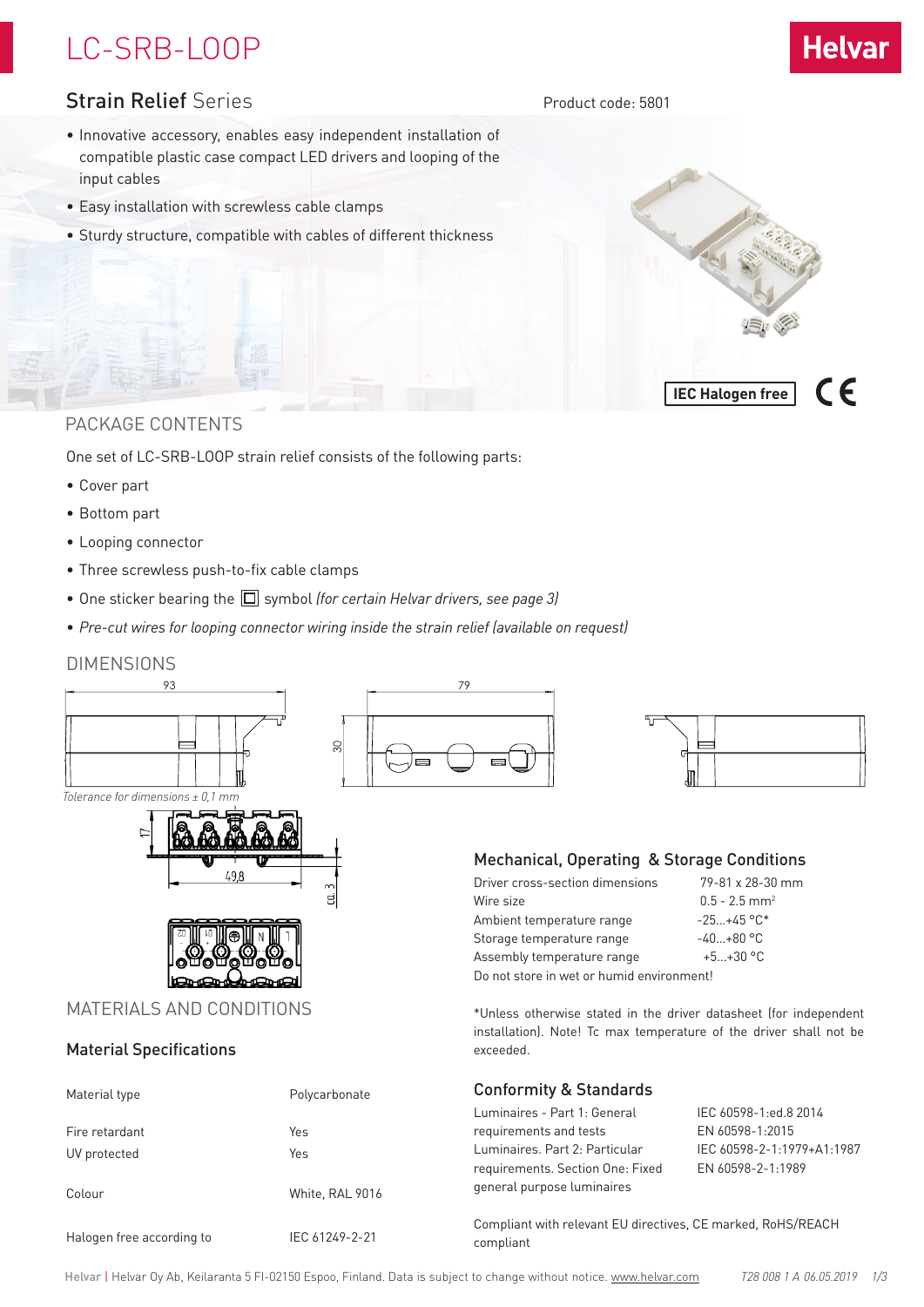## Application considerations

LC-SRB-LOOP strain reliefs enable the independent installation of certain Helvar plastic case compact LED drivers with input cable looping. Please always take specific requirements into account before installing and using the strain reliefs.

### ASSEMBLY INSTRUCTIONS

Please refer to separate Installation guide, available on product website's Download & Links section, for instructions of how to install the LC-SRB-LOOP strain reliefs to the driver.

### Suitability for different Helvar LED drivers

HELVAR LC1X50-E-CC, LC1X50-E-DA, LC1X50 ACTIVE+, LC1X70-E-CC, LC1X70-E-DA, LC35/2-DA-IC, LC45/2-DA-IC  $\circ$ 

The above mentioned Helvar compact LED drivers are Class II devices that have double or reinforced insulation between live electrical parts and accessible parts of the driver and no earthing terminal. However, if present in the input cable, the earthing (GND) can be looped in the LC-SRB-LOOP input looping connector to the next driver or device.

When installing above mentioned Helvar Class II drivers independently with LC-SRB-LOOP strain reliefs, these drivers have isolated SELV output. The accessible parts of both the cabling and the luminaire part must have then basic isolated according to Uout max of the driver (SELV voltage). In addition to this, the operating conditions of the driver in independent installation may never exceed the specifications as per the product datasheet.

Required insulations illustrated in the figure below. It is always the integrator's responsibility to ensure that the combination of the driver and the luminaire part complies with the relevant safety standards (e.g. IEC / EN 60598-1).



Because of the regulations, the Class II drivers designed for built-in usage, marked with symbol  $\circled{0}$  (double ring), must be marked with the symbol of  $\Box$  (double square) when fitted with accessories making it suitable for independent installation.

Thus, when installing the LC-SRB-LOOP strain reliefs to Class II Helvar drivers marked with the symbol (O), the sticker bearing the symbol  $\Box$  must be attached to the driver case or strain relief.

| Attach the sticker, when using the LC-SRB-LOOP strain relief with the following drivers: |                 |                |             |
|------------------------------------------------------------------------------------------|-----------------|----------------|-------------|
| $LC1x50-E-CC$                                                                            | $LC1x50 - E-DA$ | LC1x50 Active+ | LC1x70-E-CC |
| $LC1x70-E-DA$                                                                            | LC35/2-DA-iC    | LC45/2-DA-iC   |             |
|                                                                                          |                 |                |             |
| LIMITATION OF LIABILITY. ALWAYS CHECK AND FOLLOW EXACT                                   |                 |                |             |
| REGULATIONS FROM LATEST RELEVANT IEC/EN STANDARDS.                                       |                 |                |             |